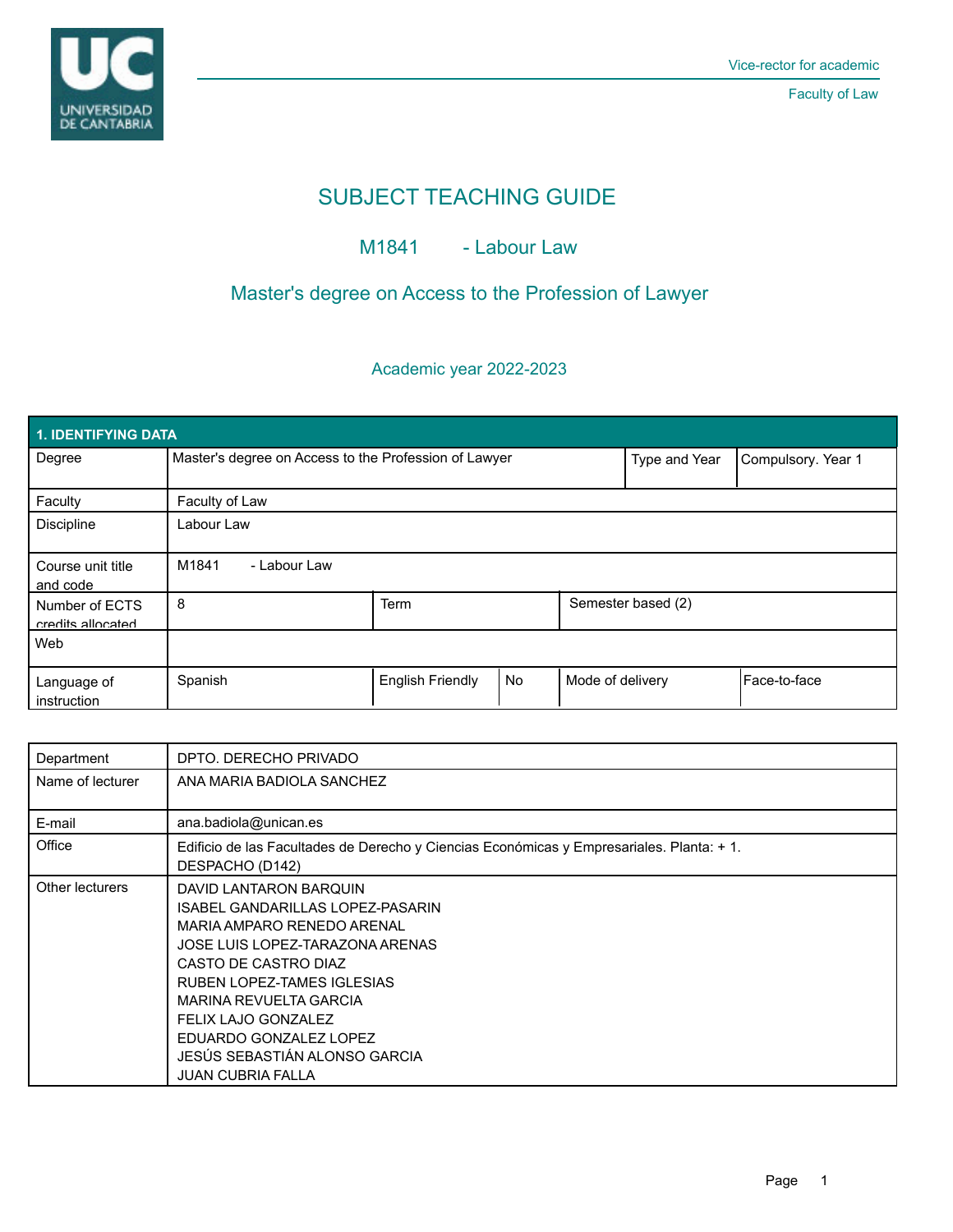

Faculty of Law

### **3.1 LEARNING OUTCOMES**

- Getting the students to familiarize themselves with the functioning of the social jurisdictional order regarding the way in which the claims, the different demands, resources and other requests that can be formulated in this social branch of law have to be articulated. The academic explanation must encompass both the knowledge of the way in which the lawyer must act in his intervention before the Court, and the response that can be expected from the judicial body before the type of request or claim made.

### **4. OBJECTIVES**

The training in this area has been aiming the acquisition of skills, attitudes and knowledge on the subject of social law, in order to advice companies and workers, to analyze and write juridical documents, the management of administrative and judicial procedures and, in general, in order to the proper practice of the profession in this field.

| <b>6. COURSE ORGANIZATION</b> |                                                                                                                                                                                                                                                                                                                                                                                                                                                                                                  |  |  |  |
|-------------------------------|--------------------------------------------------------------------------------------------------------------------------------------------------------------------------------------------------------------------------------------------------------------------------------------------------------------------------------------------------------------------------------------------------------------------------------------------------------------------------------------------------|--|--|--|
| <b>CONTENTS</b>               |                                                                                                                                                                                                                                                                                                                                                                                                                                                                                                  |  |  |  |
|                               | FIRST PART: MATERIAL ASPECTS OF LABOUR LAW. I. The work contract. 1. Work contracts. 2. Rights and duties<br>of workers. Salary. 3. The Wage Guarantee Fund. II. Day, vacation. III. Recruitment and subcontracting regime. IV. The<br>transmission of companies. V. Substantial modification of working conditions. SAW. The suspension of the contract.<br>VII. The dismissal. VIII. Labor relations of a special nature. IX. The Labor Inspection. X. Fouls and penalties. Practice<br>E.P.J. |  |  |  |
| 2                             | SECOND PART: COLLECTIVE WORK RELATIONS. I. The union right. II. The unitary representation of the workers. III.<br>Collective bargaining IV. The strike and collective conflicts. Practice E.P.J.                                                                                                                                                                                                                                                                                                |  |  |  |
| 3                             | THIRD PART: WORK ACCIDENT. I. Definition. II. Responsibility and benefits. Practice E.P.J.                                                                                                                                                                                                                                                                                                                                                                                                       |  |  |  |
| 14                            | FOURTH PART: PROCEDURAL ASPECTS OF THE LABOUR LAW. I. Jurisdiction and competence. II. The parts. III.<br>Accumulation of procedures. IV. Procedural actions. V. The avoidance of the process. SAW. The conciliation and the<br>previous mediation. VII. The ordinary process. VIII. The dismissal process IX. Substantial modification of working<br>conditions. X. Processes of collective conflicts. XI. The provisional and definitive execution of judicial titles. Practice<br>E.P.J.      |  |  |  |

| <b>7. ASSESSMENT METHODS AND CRITERIA</b>                                          |                |             |           |               |  |  |  |  |  |
|------------------------------------------------------------------------------------|----------------|-------------|-----------|---------------|--|--|--|--|--|
| Description                                                                        | <b>Type</b>    | Final Eval. | Reassessn | $\frac{0}{0}$ |  |  |  |  |  |
| <b>Practical assessment</b>                                                        | <b>Others</b>  | Yes         | <b>No</b> | 50,00         |  |  |  |  |  |
| Theoretical evaluation                                                             | I Written exam | Yes         | Yes       | 50,00         |  |  |  |  |  |
| <b>TOTAL</b>                                                                       |                |             |           |               |  |  |  |  |  |
| $\bigcap_{n=1}^{\infty}$ and $\bigcap_{n=1}^{\infty}$ and $\bigcap_{n=1}^{\infty}$ |                |             |           |               |  |  |  |  |  |

#### **Observations**

In the event that for public health reasons it is necessary to resort to the evaluation system in 'remote' mode, the evaluation methods will be the same and will be carried out through the corresponding virtual platforms, the UC Virtual Classroom and the one used for this purpose by those responsible for the practical evaluation of the subject in the EPJ.

Observations for part-time students

The part-time student may choose to take a single final exam after communicating by email to the teacher responsible for the course at the beginning of the course. In this case, only the final exam grade will be taken into account.

In the event that for public health reasons it is necessary to resort to the evaluation system in 'remote' mode, the evaluation methods will be the same and will be carried out through the corresponding virtual platforms, the UC Virtual Classroom and the one used for this purpose by those responsible for the practical evaluation of the subject in the EPJ.